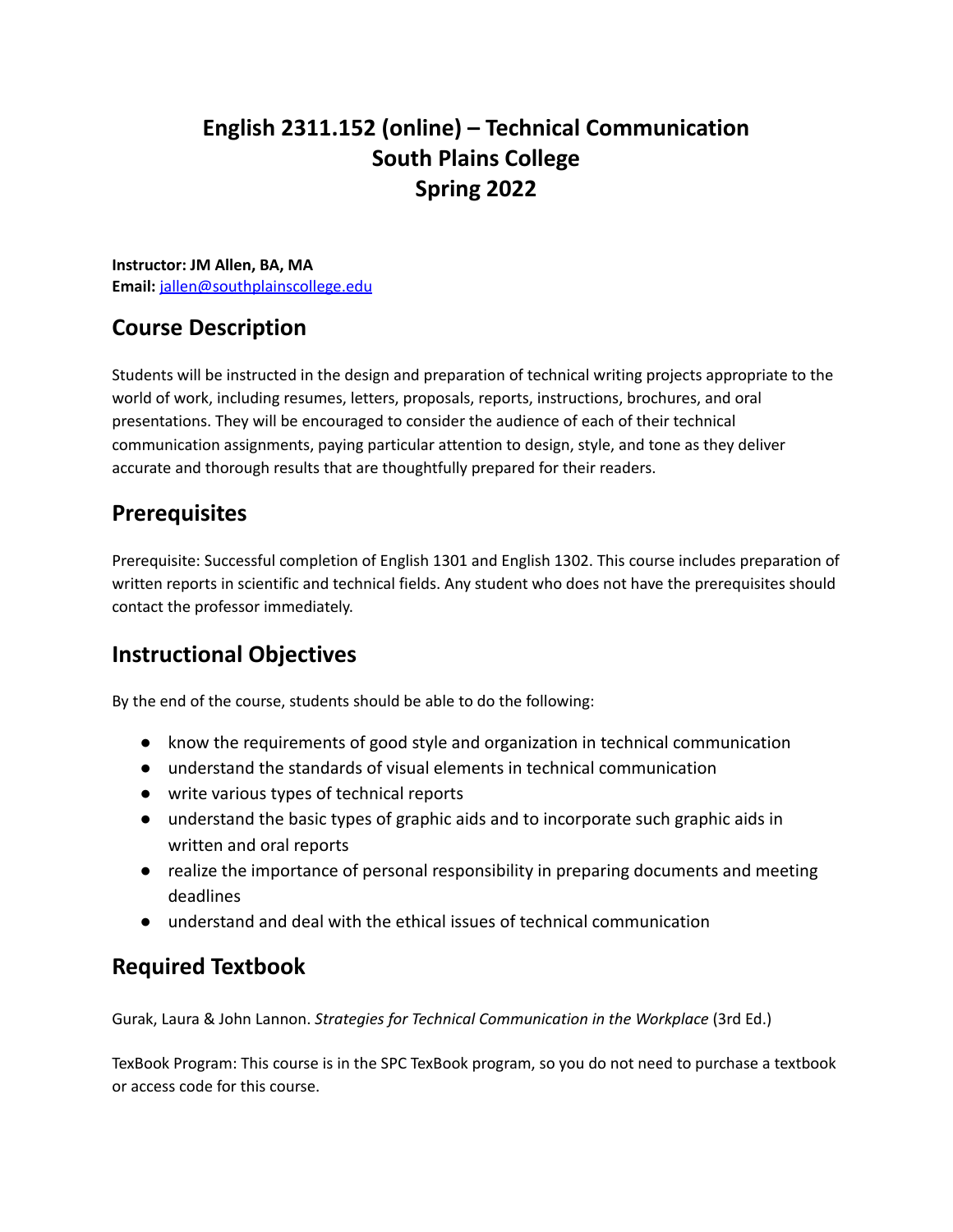- **What is TexBook?** The required textbook/digital content for this course is available to you in Blackboard from the first day of class. The charge for the textbook/digital content is the lowest price available from the publisher and bookstore and is included in your tuition.
- **How do I access my TexBook?** Your course material is in your Blackboard course from the first day of class. Access to your course material is provided either by VitalSource or other links inside your Blackboard course. VitalSource (and many publisher's) ebook features include the ability to hear the text read aloud, highlight, take notes, create flash cards, see word definitions, build study guides, print select pages, and download 100% of the book for offline access.
- **Help with TexBook issues and support:** check with your professor or visit: https://support.vitalsource.com/hc/en-us/requests/new (available 24/7 via chat, email, phone, and text)
- **Opting out of TexBook:** Participating in TexBook is not mandatory, and you can choose to opt out. However, by opting out you will lose access to the course textbook/digital content and competitive pricing, and you will need to purchase the required course material on your own. If you drop the class or opt-out before the opt-out deadline, the TexBook fee will be automatically refunded to your SPC account. The opt-out deadline for Fall and Spring is the twelfth class day. The opt-out deadline for shorter terms varies between the second and third class day.

## **Software Requirements**

You are required to have access to the following technologies:

- High-speed Internet connection
- Web browser
- Blackboard account
- A word processing program (papers will only be accepted in .doc or .docx format)

#### **Communication**

All communication should take place using the Blackboard email tool.

## **Attendance Policy**

This is an online course; therefore, students are required to log in to Blackboard **frequently**, at least two separate days of the week. Students who fail to do so will be dropped from the course with an F.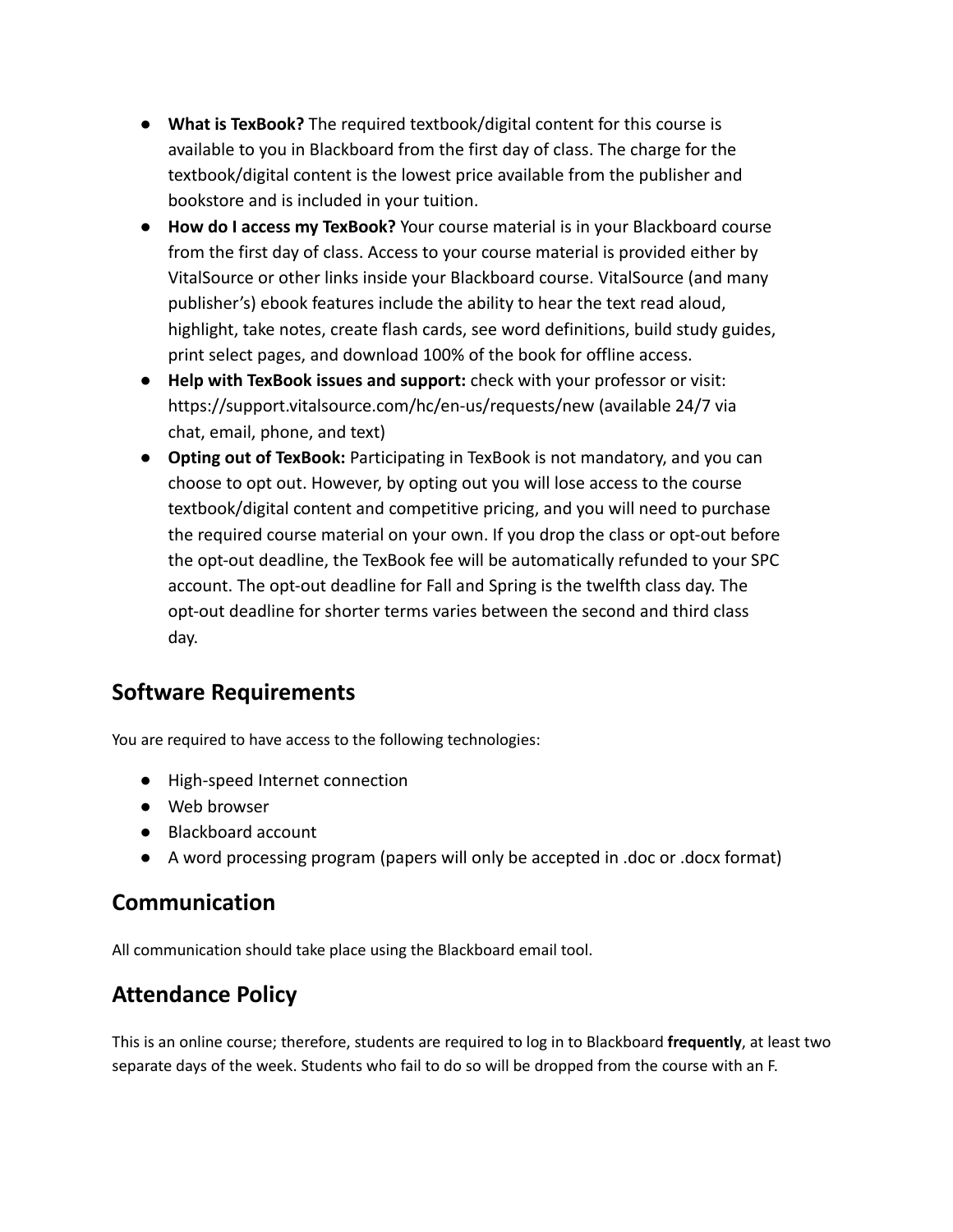### **Reading Assignments and Video Lectures**

Assigned textbook reading is an essential requirement for this course. You may also be required to watch recorded video lectures. Reading and video lecture assignments can be found on the module pages in Blackboard.

#### **Discussion posts**

Collaboration and discussion are key elements to online studies. Students are required to post to the Blackboard discussion boards. For each of the three modules, students will:

- Read the assigned chapters
- Post to discussion board in answer to the initial discussion prompt for that module
- Respond to at least one classmate's post in the discussion board

### **Writing Applications**

You will be required to submit various writing projects for this course, the details of which are found in the Course Module folders.

#### **Module Exams**

You will be required to take an exam for each module. The exam will cover the textbook reading and will consist of true/false, multiple choice, short answer, and essay questions. **The test will be timed. Only one attempt will be allowed.**

## **Outline of Due Dates and Assignment Weights**

All assignments are due by 11:59 pm on the assigned due date. Late submissions will be graded with a **ten percent deduction per late day. Assignments more than five days late will not be accepted.**

|                                          | Due date | Percentage of<br>final grade |
|------------------------------------------|----------|------------------------------|
| <b>Module A: Document Designing</b>      |          |                              |
| Discussion Board 1                       | 28 Jan.  | 5                            |
| <b>Instruction Set</b>                   | 4 Feb    |                              |
| Tri-fold Brochure                        | 11 Feb   | 8                            |
| Module Exam: Ch. 5,6,13                  | 18 Feb   | 10                           |
| <b>Module B: Proposing and Reporting</b> |          |                              |
| Discussion Board 2                       | 25 Feb.  | 5                            |
| Research Proposal                        | 4 Mar.   | 8                            |
| <b>Discussion Board 3</b>                | 11 Mar.  | 5                            |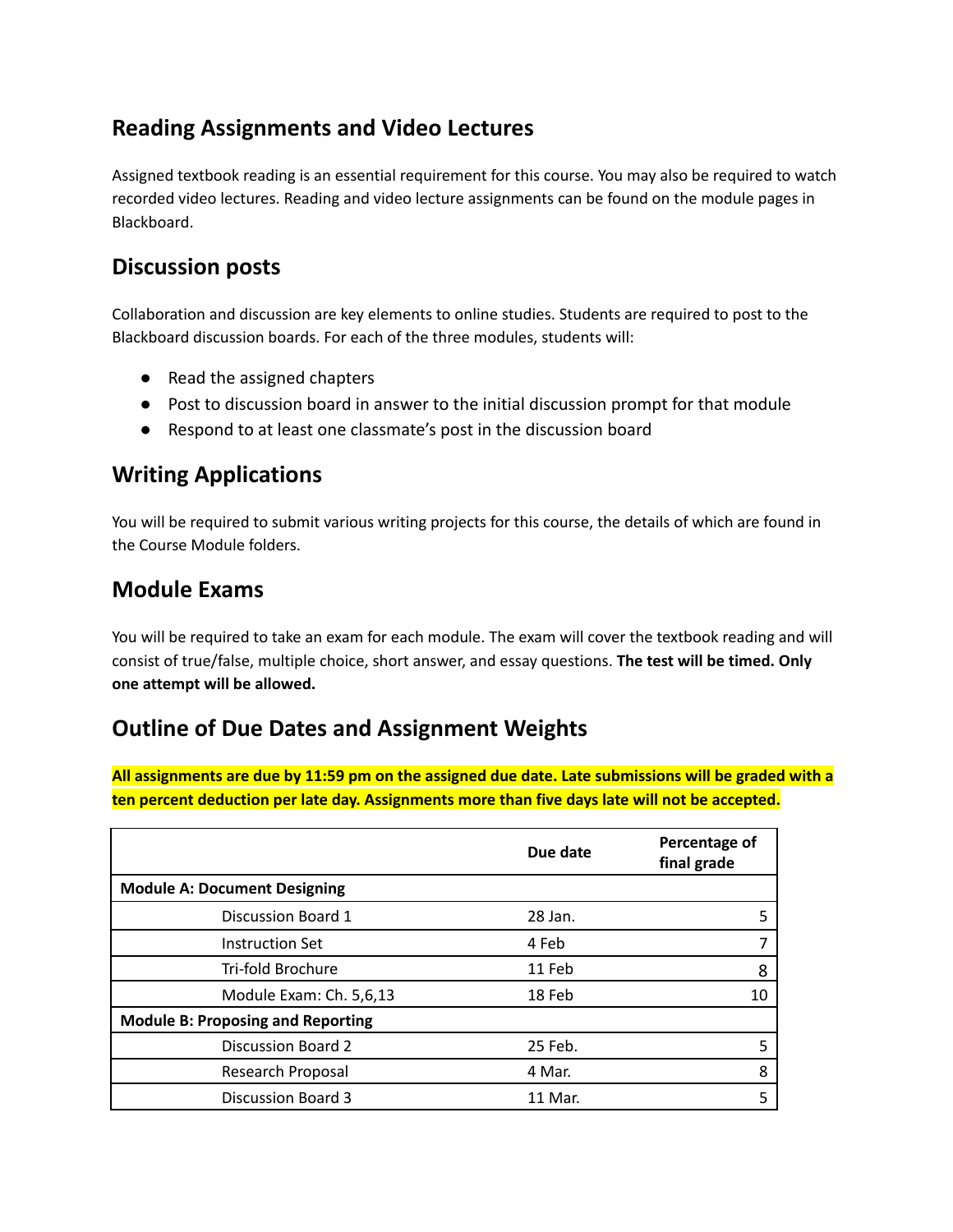| Feasibility Essay              | 25 Mar. | 12 |
|--------------------------------|---------|----|
| <b>Report Summary</b>          | 1 Apr.  | 8  |
| Module Exam: Ch. 2, 14, 16, 17 | 8 Apr.  | 10 |
| <b>Module C: Job-Seeking</b>   |         |    |
| <b>Discussion Board 4</b>      | 22 Apr. |    |
| Resume                         | 29 Apr. |    |
| Cover Letter                   | 6 May   |    |
| Final - Module Exam: Ch. 9     | 10 May  |    |

### **Grading Scale**

| $100 - 90 = A$ | Superior      |
|----------------|---------------|
| $89 - 80 = B$  | Above Average |
| $79 - 70 = C$  | Average       |
| $69 - 60 = D$  | Poor          |
| below 60=F     | Unacceptable  |

## **Student Code of Conduct**

Any successful learning experience requires mutual respect on the part of the student and the instructor. Neither instructor nor student should be subject to others' behavior that is rude, disruptive, vulgar, intimidating, aggressive, or demeaning**. Student conduct which disrupts the learning process or is deemed disrespectful or threatening shall not be tolerated and may lead to disciplinary action and/or removal from class.**

## **Academic Integrity**

From the SPC General Catalog: "It is the aim of the faculty of South Plains College to foster a spirit of complete honesty and a high standard of integrity. The attempt of any student to present as his or her own any work which he or she has not honestly performed is regarded by the faculty and administration as a most serious offense and renders the offender liable to serious consequences, possibly suspension…." "Complete honesty is required of the student in the presentation of any and all phases of course work. This applies to quizzes of whatever length as well as to final examinations, to daily reports and to term papers." (See p. 23 of the SPC General Catalog for further information.)

#### **Special Services**